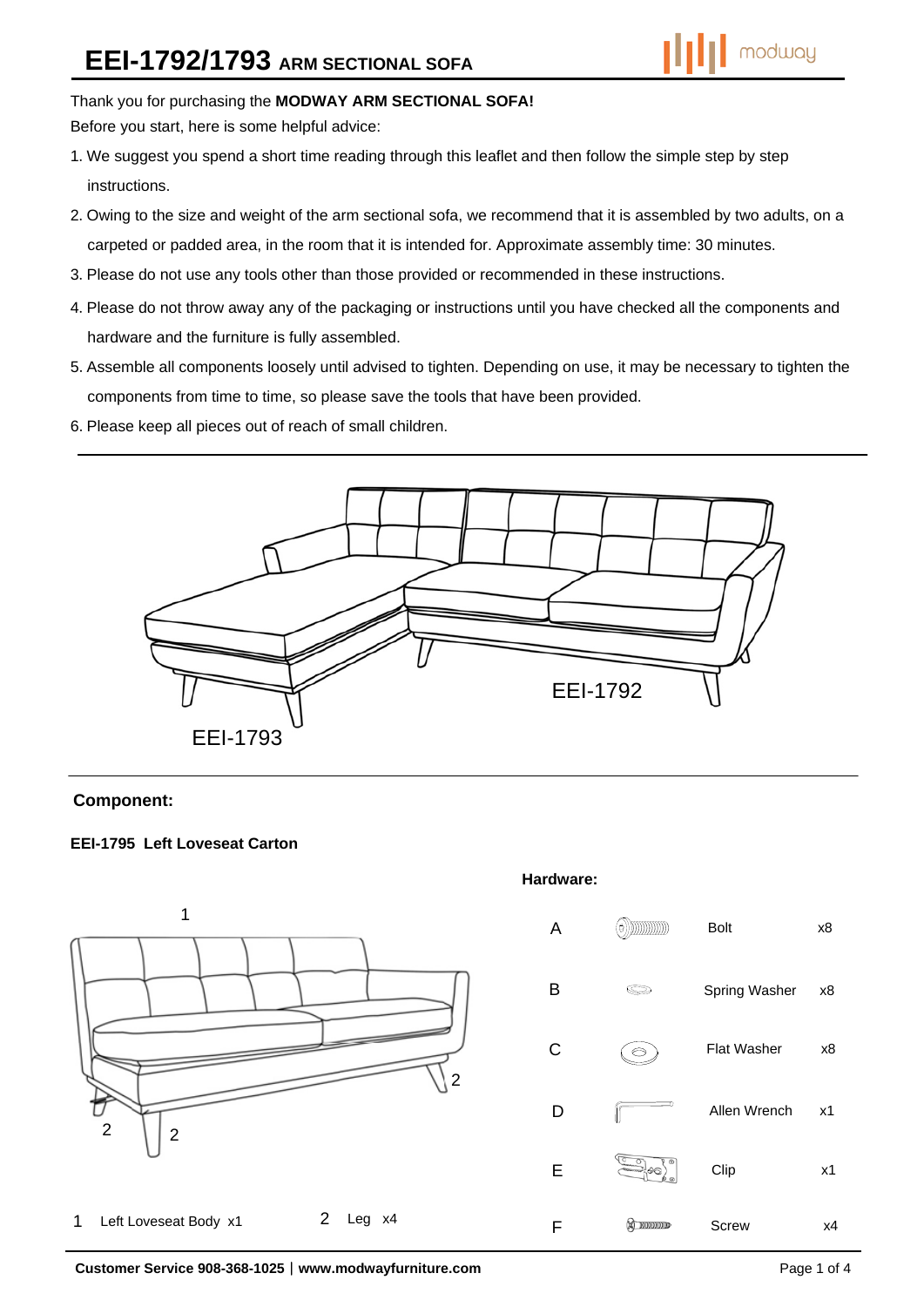# **EEI-1792/1793 ARM SECTIONAL SOFA**



## **EEI-1794 Chaise Carton**

#### **Hardware:**



#### **STEP 1:**

Please put the **Chaise Body (3)** upside down on a carpeted or padded area by two adults to make fully visible the corners.

Open the Zipper on the bottom of **Chaise Body (3)** as shown.

Take out the 4pcs **Legs (2)** and hardware package on bottom of the **Chaise Body (3).** 

Position one of **Legs (2)** at one of the four wooden corners.

Insert 2 pieces of each **Spring Washer (B), Flat Washer (C)** into 2 pieces of **Bolt (A)** as shown.

Then insert assembled 2 pieces of **Bolts (A)** into the corner to connect the **Leg(2).** 

Use **Allen Wrench (D)** to tighten all of **Bolts (A).** 

Repeat the same steps for the remaining three **legs (2).** 

Secure 1pc **Clip Post (G)** to the Bottom of **Chaise Body (3)** by using 2pcs **Screw (F).**

Tighten all **Screws (F)** with a Phillips Head Screwdriver (not included).



**Customer Service 908-368-1025**︱**www.modwayfurniture.com** Page 2 of 4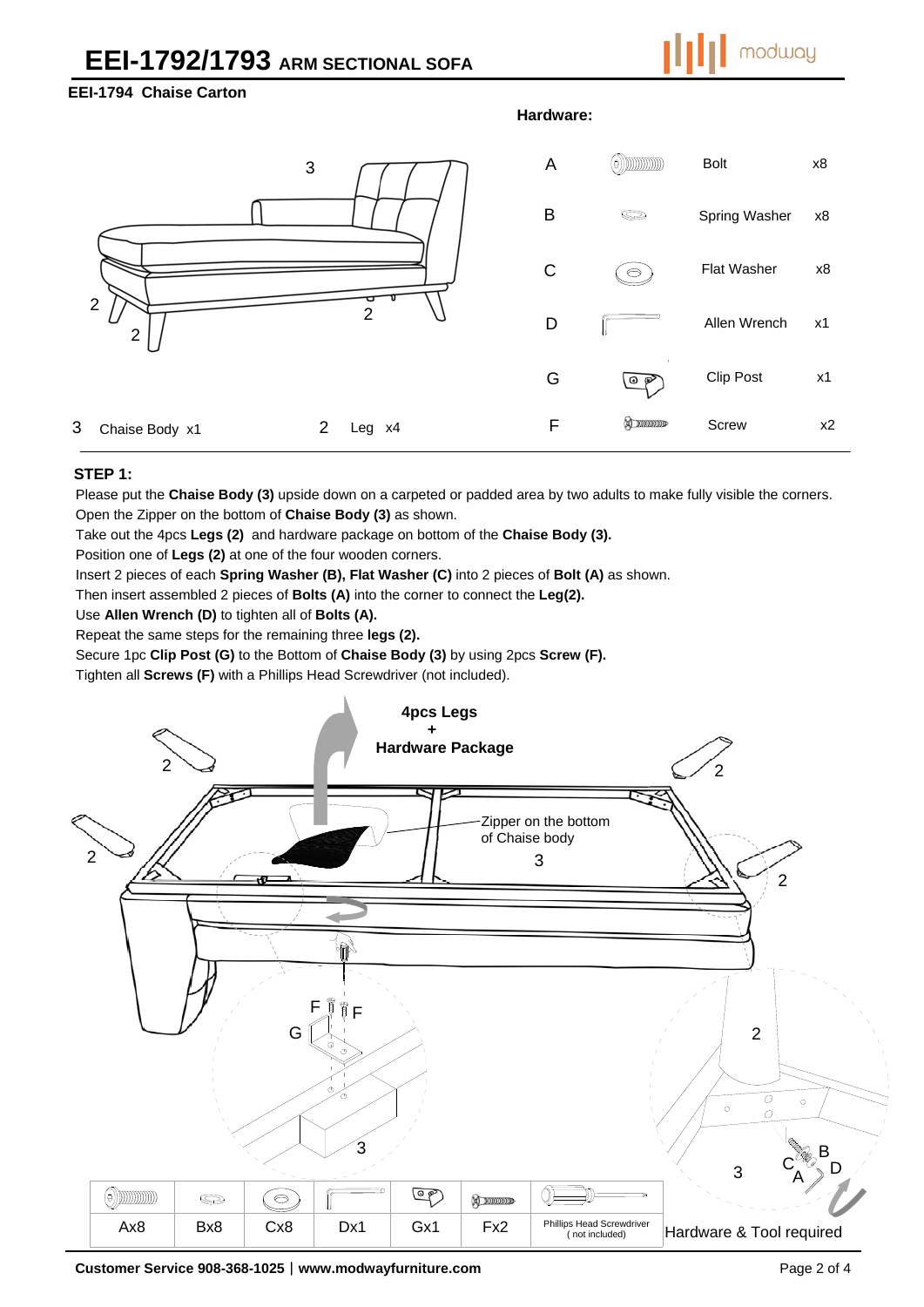## **STEP 2:**

Carefully turn over the chaise.



#### **STEP 3:**

Please put the **Left Loveseat Body (1)** upside down on a carpeted or padded area by two adults to make fully visible the corners. Open the Zipper on the bottom of **Left Loveseat Body (1)** as shown.

Take out the 4pcs **Legs (2)** and hardware package on bottom of the **Left Loveseat Body (1).** 

Position one of **Legs (2)** at one of the four wooden corners.

Insert 2 pieces of each **Spring Washer (B), Flat Washer (C)** into 2 pieces of **Bolt (A)** as shown.

Then insert assembled 2 pieces of **Bolts (A)** into the corner to connect the **Leg(2).** 

Use **Allen Wrench (D)** to tighten all of **Bolts (A).** 

Repeat the same steps for the remaining three **legs (2).** 

Secure 1pc **Clip (E)** to the Bottom of **Left Loveseat Body (3)** by using 4pcs **Screw (F).**

Tighten all **Screws (F)** with a Phillips Head Screwdriver (not included).



**Customer Service 908-368-1025**︱**www.modwayfurniture.com** Page 3 of 4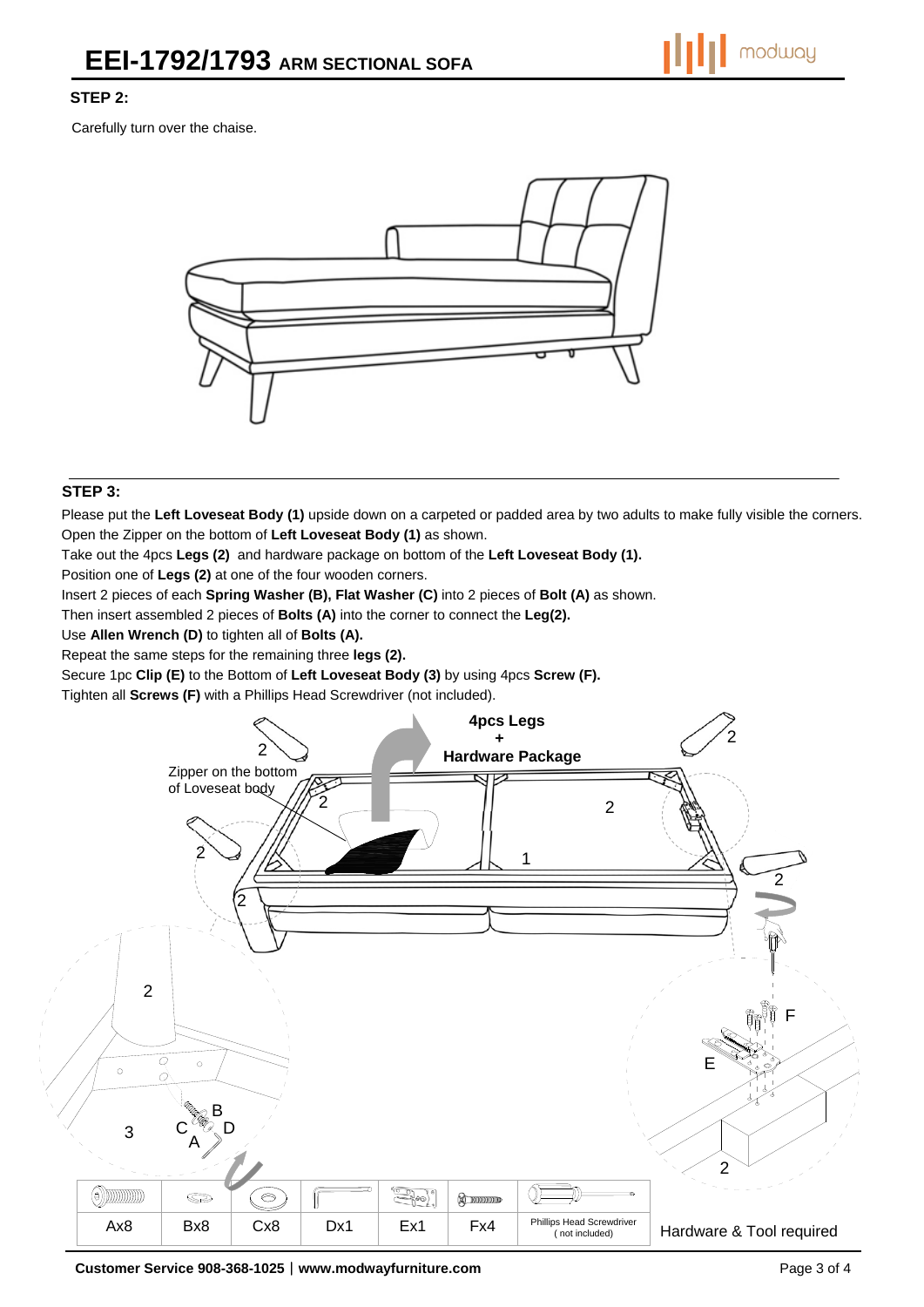# **STEP 4:**

Carefully turn over the Left loveseat.



## **STEP 5:**

Please place the **Chaise (2)** at your desired location.

Align the **Clip (E)** on the bottom of **Left Loveseat (1)** to the **Clip Posts (G)** on the bottom of **Chaise (2)** as shown. Push the **Left Loveseat (1)** close to the **Chaise (2)** slowly until the Clip and the Post click together tightly.